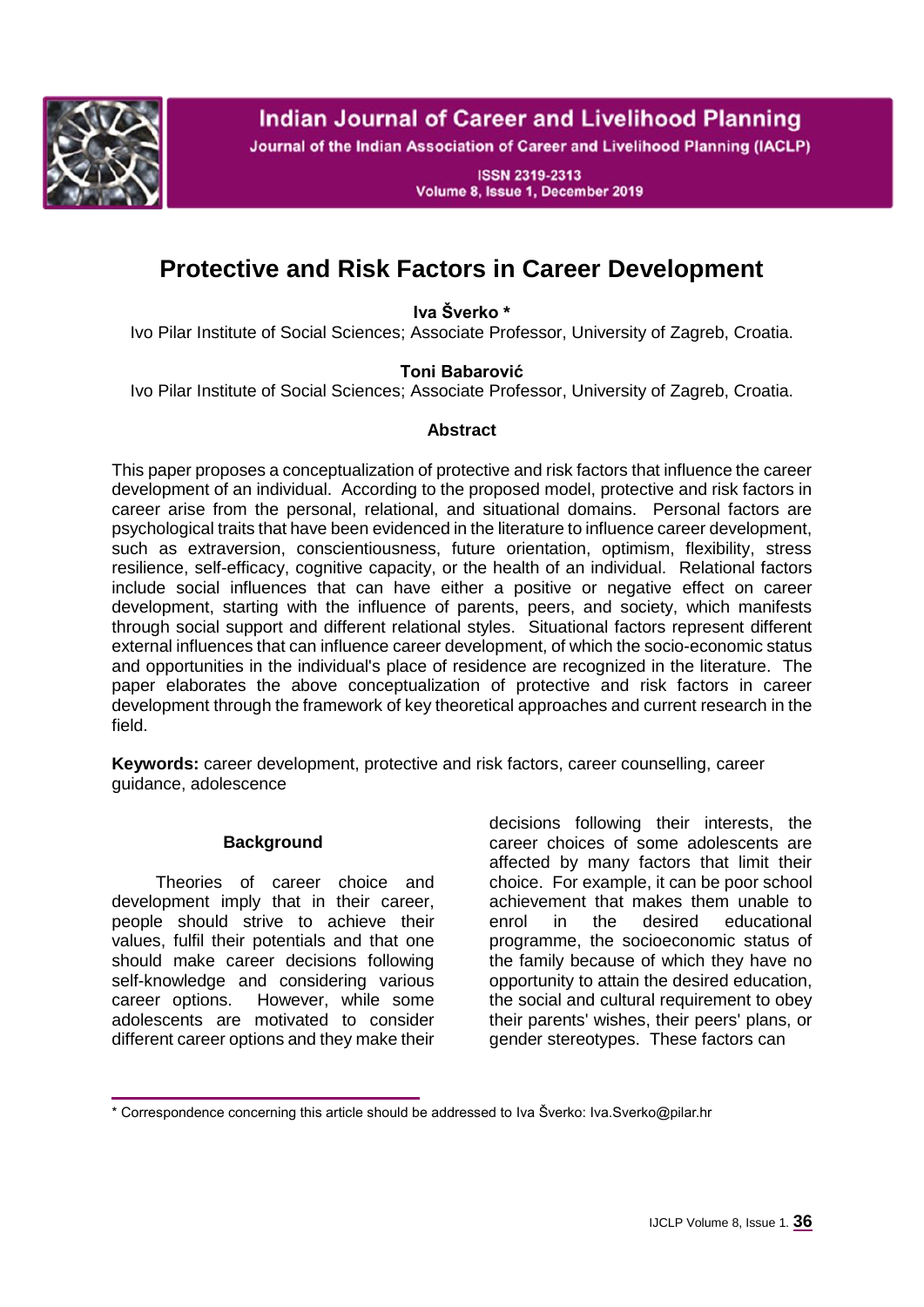also include personality traits or low selfefficacy that prevent adolescents from dealing with the stress of the decision and from making an independent choice. The problems could also arise from the hierarchy of their values that does not motivate them to focus on career development. According to our expectations, individuals who can overcome these limitations will be intrinsically motivated to choose and develop their careers, they will want to achieve their career preferences and they will accomplish better career outcomes. On the other hand, individuals who do not have the freedom to autonomously make their career decisions will not be motivated to develop their careers, they will have difficulties in realizing their career preferences, and consequently, their career outcomes will be worse.

Traditional theoretical approaches, such as those of Holland (1959) and Super (1953), do not take into sufficient account the limitations of one's choice or the motivational factors behind the career decision. More recent approaches take into account some facilitating and inhibiting factors affecting individuals' career choice, highlighting the importance of social support and barriers (Lent, Brown, & Hackett, 1994), gender stereotypes (Gottfredson, 1981), or a range of adaptive psychological traits that may influence career development and career outcomes (Savickas, 1997). However, none of these theories addresses a wide range of protective and risk factors in career development that undeniably affect career choices. Therefore, we believe that the inclusion of risk factors as relevant determinants of career development could highlight important, yet unanswered, research questions in this area, as well as the development of a fairer, more inclusive society. In this paper, we want to present our conceptualization of career protective and risk factors and to elaborate on how it complements current theoretical models of career development.

#### **Protective and Risk Factors in Career Development**

Theories that cover the broader context of career development provide a good framework for conceptualizing protective and risk factors. Relying on them and our insights gathered through the research in this area, we have developed a conceptual model of protective and risk factors that can facilitate or inhibit the course of career development. As shown in Figure 1, protective and risk factors can be personal, relational or situational. They can originate from various personal characteristics of an individual, from different characteristics of social relationships that an individual maintains or from various circumstances in which an individual lives. This approach attempts to cover a broad range of influencing factors from different socio-ecological levels and it corresponds to some extent to the operationalization of distal or proximal influences defined in Ecological Framework for Human Development (Bronfenbrenner, 1989) and The Systems Theory Framework (Patton & McMahon, 2006).

*Personal factors* are psychological traits that can have a positive impact on career development. The literature has identified, for example, extraversion, conscientiousness, future orientation, optimism, flexibility, resilience, proactivity, core self-evaluations, self-efficacy, gender stereotyping, cognitive abilities, school performance and individual's health. Extraversion and conscientiousness are moderately correlated with work engagement and other positive career outcomes (Rossier, Zecca, Staufer, Maggiori, & Dauwalder, 2012); Šverko & Babarović, 2019), and their importance for career development has also been validated within the Career Construction Model of Adaptation (Hirschi, Herrmann, & Keller, 2015; Rudolph, Lavigne, & Zacher, 2017; Savickas, 2002; Savickas, Porfeli, Lara Hilton, & Savickas, 2018; Šverko & Babarovic, 2019). Furthermore, positive orientation towards the future is related to career maturity and career outcomes, and it mediates the relationship between career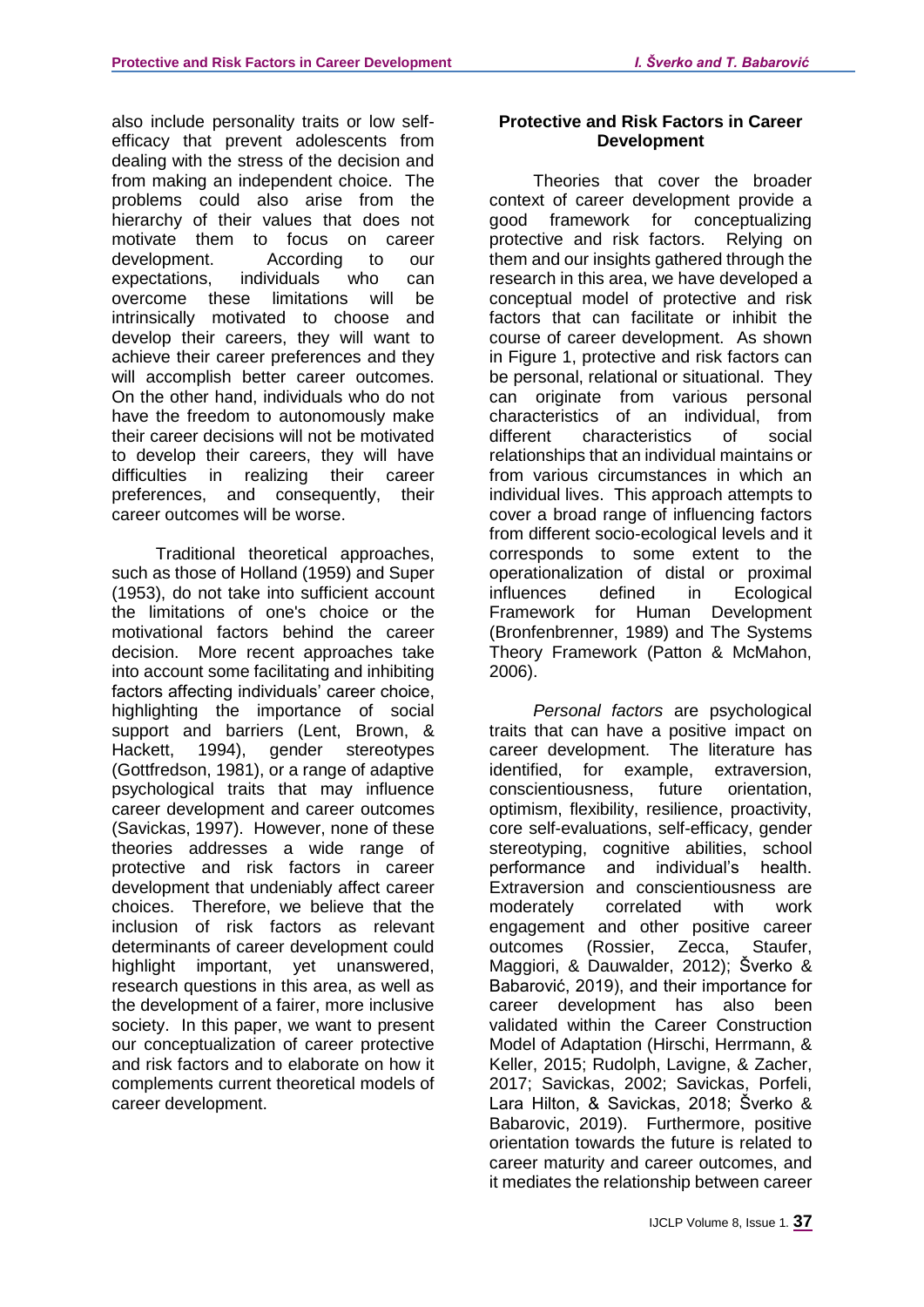adaptability and life satisfaction (Santilli, Marcionetti, Rochat, Rossier, & Nota, 2016) and the relationship between career adaptability and clarity of career goals (Ginevra, Pallini, Vecchio, Nota & Soresi, 2016). Proactivity and core selfevaluations facilitate career development (Hirschi et al., 2015; Šverko & Babarović, 2019), while a higher self-efficacy supports career development in a particular area (Lent et al., 1994). The tendency to conform to gender roles has an effect on narrowing occupational choices (Gottfredson, 1981), which reduces the freedom of occupational choice. The cognitive capacities of an individual are related to educational and work achievement (Schmidt & Hunter, 1998) and are systematically reflected to school achievement, which in turn affects career outcomes (Babarović & Šverko, 2017, October; Dubow, Huesmann, Boxer, Pulkkinen & Kokko , 2006; Vuolo, Mortimer, & Staff, 2014) and career maturity (Babarović, Šverko, & Černja, 2016, June; Negru-Subtirica & Pop, 2016). Lent et al. (1994) considered that health status and disability affect the choice of activities that an individual involves in (experiences) and thus indirectly moderates the whole career development process. Also, the existence of health or psychological difficulties in childhood has proven to be a key determinant of general and occupational well-being in adulthood (Frijters, Johnston, & Shields, 2011). Although it is hard to point out the most important personal factors that have an impact on career development, by our research and professional work, we consider that low school achievement and low selfevaluations are the most common aggravating factors, while extraversion can facilitate positive career outcomes to some extent.

*Relational factors* represent a variety of social influences that can act positively or negatively on career development, starting with the influence of parents, peers, and society as a whole. The importance of social support has been confirmed in the context of Social Cognitive Career Theory (Lent et al., 1994). Empirical studies suggest that the effect of

relational factors on career choices is direct, but also indirect, through perceived self-efficacy (Lent, Brown, Brenner, Chopra, Davis, Talleyrand, & Suthakaran, 2001; Lent , Brown, Schmidt, Brenner, Lyons, & Treistman, 2003; Lent, Lopez, Lopez, & Sheu, 2008; Lent, Paixão, Da Silva, & Leitão, 2010). Parents, peers, friends and the general school climate can be a source of support in career construction, can facilitate orientation towards the future and can raise career aspirations and foster career development (Dietrich & Kracke, 2009; Lindstrom Johnson, Pas, & Bradshaw, 2016; Plucker, 1998). The importance of parenting styles in the realization of personal potentials was recognized by The Self-Determination Theory (Deci and Ryan, 1985; Ryan and Deci, 2017). Parenting styles which act to meet basic psychological needs consequently develop intrinsically motivated behaviours, which further reflect on autonomy in career construction (Yu, Zhang, Nunes, & Levesque-Bristol, 2018; Schröder & Schimtt-Rodermund, 2013; Guay, 2005). Finally, the way the wider environment and social community interacts with the individual also affects the individual's choices. Social discrimination inhibits individuals in career development and prevents them from achieving the desired career outcomes – ranging from the discrimination based on disability (Szymanski & Hanley-Maxwell, 1996), age (Wood, Wilkinson, & Harcourt, 2008), gender (Phillips & Imhoff, 1997) or physical appearance (Marlowe, Schneider, & Nelson, 1996), to the discrimination based on ethnicity (Fouad & Byars-Winston, 2005) and religious affiliation (Duffy, 2006). Considering all relational factors mentioned above, our research on different age groups of children and adolescents point out that in childhood and early adolescence, parental influences are key factors in career construction, while in later adolescence it shifts more to peer influences and school climate.

*Situational factors* represent different external influences that can affect career development. Among the living circumstances, an important effect on career development and career outcomes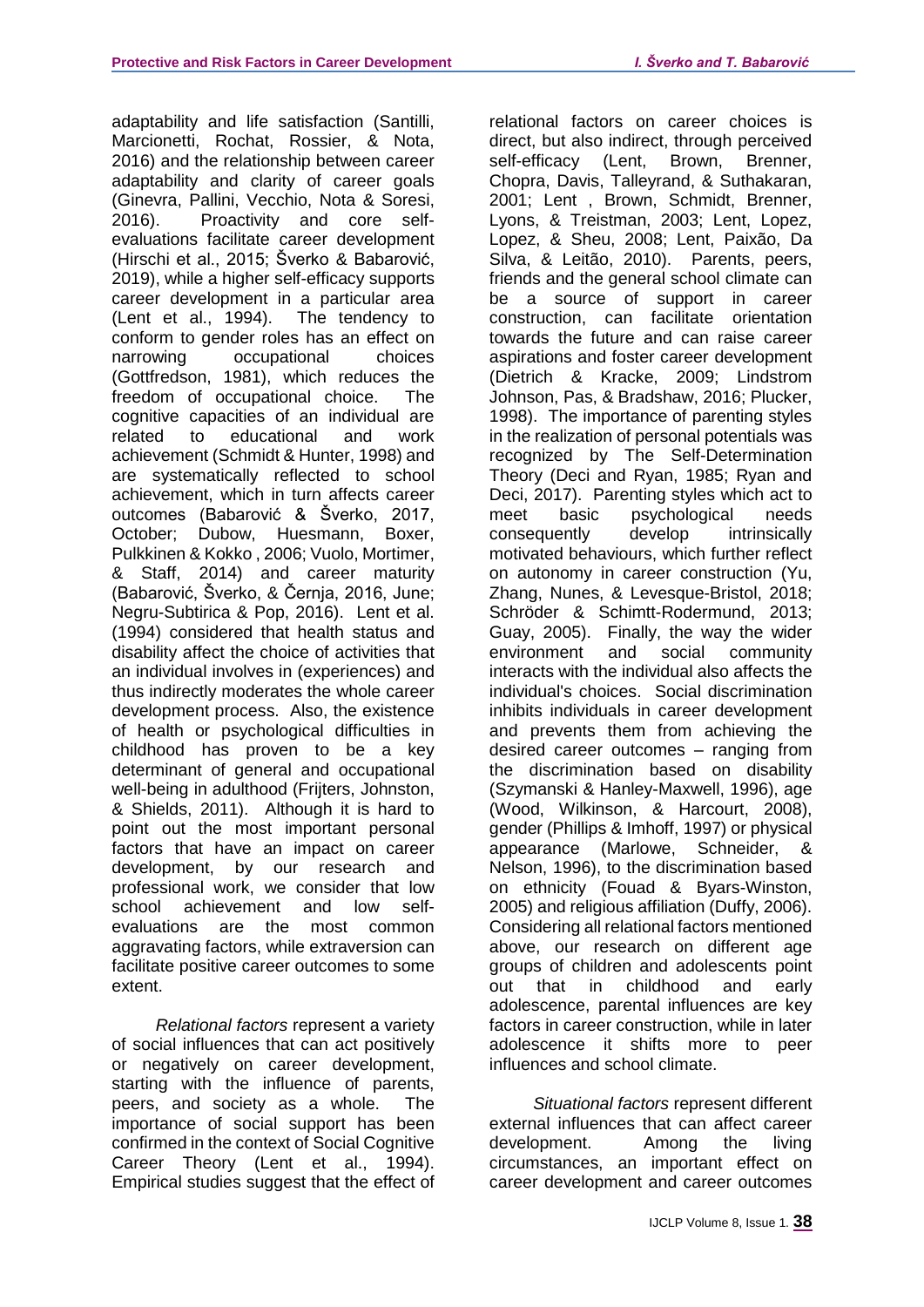may come from one's socioeconomic status and opportunities in the place of residence. Numerous studies have confirmed the adverse impact of low family socioeconomic status on career outcomes (e.g., Armstrong & Crombie, 2000; Fouad & Brown, 2000; Trusty, 1998; Turner & Lapan, 2003). Low family socioeconomic status is also associated with poor family support in career development (Keller & Whiston, 2008; Thompson & Subich, 2006). Whether it includes low income or low parental education, children of low socioeconomic status have fewer educational opportunities and have a narrower choice of possible career paths. Opportunities in the place of residence can also limit not only career choices but also opportunities for career development (Šverko & Babarović, 2019, September). Undoubtedly, low family socioeconomic status is recognized as the most important aggravating situational factor related to career development. Thus, providing career guidance and support to children

from these families should be our professional and ethical imperative.

Individuals exposed to undesirable effects of personal, social, and environmental factors have reduced opportunities for career development. The joint effect of risk factors on an individual presents a particular danger, as an exposure to a greater number of risk factors enhances their negative effects on career development (Babarović, Šverko, & Černja, 2016, June). It is necessary to detect such individuals as soon as possible, as adequate interventions that facilitate personal career development may reduce the negative impact of careerrelated risk factors. The elementary school system allows identification of pupils in risk and provides a place and facilities for adequate career guidance and interventions. School psychologists, school counsellors, as well as trained subject teachers should take this demanding role.

*Figure 1. Conceptual model of protective and risk factors in career development*

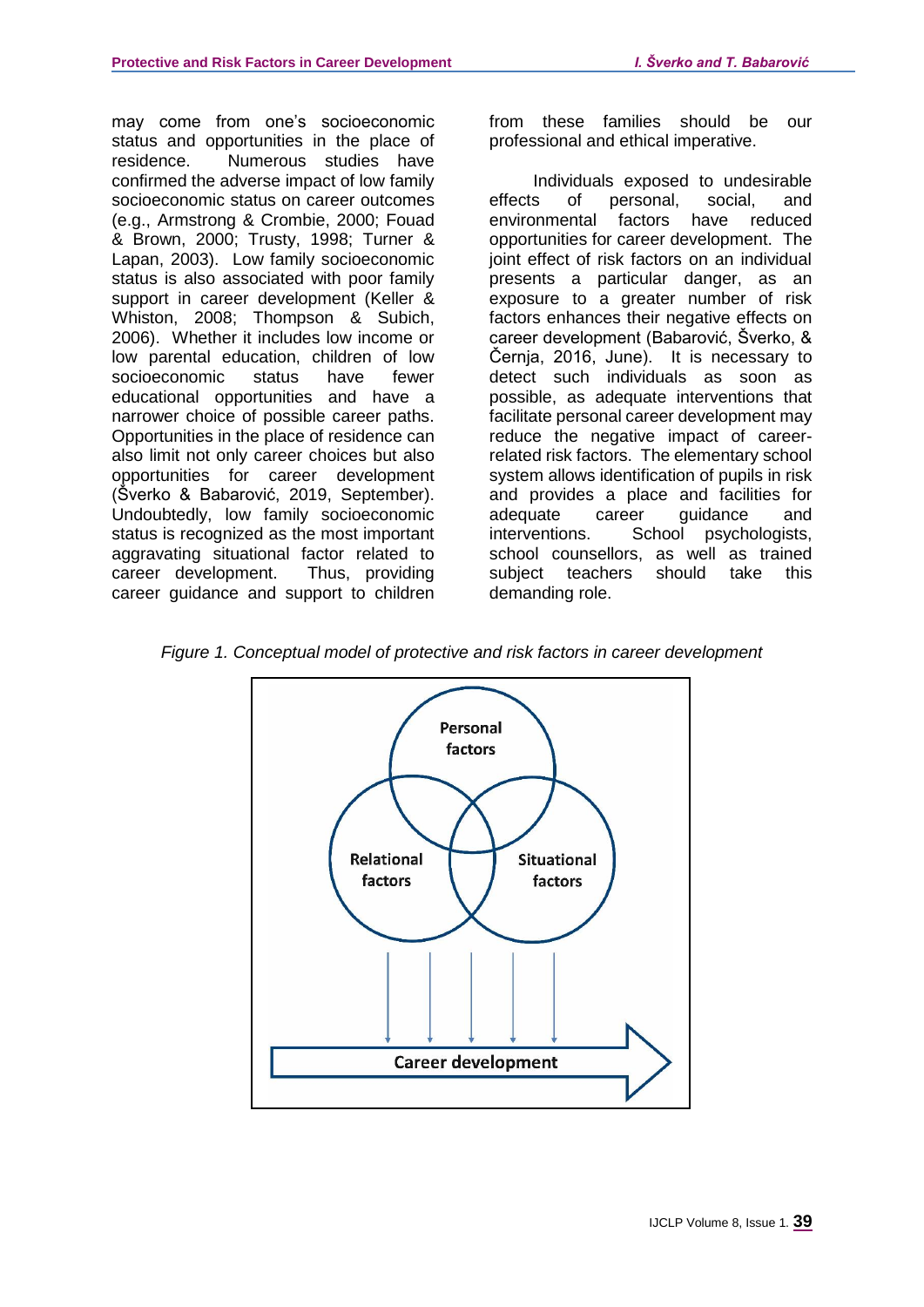#### **Empirical Findings: Focus Group Results**

To empirically identify the most prominent protective and risk factors in the career development of adolescents, we have conducted two focus groups with secondary school students, one focus group with university students and one focus group with school psychologists employed in high schools. The discussions revealed the importance of cognitive capacities and academic achievement, self-efficacy, and stress resilience, as well as the importance of social support and living conditions. High school students, university students and school psychologists all stressed that cognitive capacities and academic achievement strongly determine adolescents' career choices (e.g., "*It is no longer the case that you enrol in college because you want to, but because you have grades for it. I think that's a big problem.*", university student) and that the belief in personal capacities is crucial for accomplishment of career goals (e.g., "*A lot of people in my class will not even try to enrol in the desired university study because they are afraid of competition.*", high school student). It became clear that career choice and career transition place a great deal of stress on adolescents (e.g., "*One can accurately identify the students who are in the final grade. They go around, biting their nails, nervously flipping through some papers, notebooks, having some exams ... There is a lot of pressure from their environment, but also from the system itself.*", high school student) and that the stress reduces intrinsic career motivation (e.g., "*Students try to get as good grades as possible, which is why they lose all intrinsic motivation for the content they are learning. Some students experience burnout as early as in December, after which they are no longer motivated to do anything.*" school psychologist). The particular stressors are the fatalistic and dysfunctional beliefs for which students think that they are making the one and the only decision for the lifetime and that further education at university level is necessary (e.g., "*Panic comes from the feeling of "I choose for life*".", high school student; "*And there is still* 

*a sense of irreversibility of that decision."*, university students, "*High school students all think they have to go to college and in that sense they feel the pressure.*", school psychologist). Parents, peers and school climate play a big role in adolescents' choices (e.g., "*The parents also play a big role. In the end, it was just me who enrolled for psychology, and my schoolmates didn't, despite there were so many girls interested and researching and reading, but simply pressure from the environment and professors at our school distracted them.*", university student). Socioeconomic factors and educational opportunities in the place of residence strongly limit adolescents' career choices (e.g., "*I am the oldest of seven children and I enrolled university studies and therefore it would be very difficult if my next two siblings decide to study as well. Only the third sibling will be able to study… So the pressure is to make the right choice, to be happy with it, to finish it and then to pass the opportunity to others*", university student; "*In the last couple of years in our region several studies have been established, and since then more students have enrolled in faculties. It is just because of the availability of the studies*", school psychologists). Focus groups indicated the most prominent personal (i.e., academic achievement, cognitive capacities, belief in cognitive capacities and stress resilience), relational (i.e., social support and social dependence), and situational factors (i.e., socioeconomic status and educational opportunities) which have to be taken into account in the process of career counselling of adolescents.

## **Practical Implications**

Individuals who choose their occupation and career only within a very limited range of occupations usually achieve less favourable career outcomes and are also often less motivated to direct their careers. It is the reason why they do not seek the help of experts or do not participate in available career development programs. For the benefit of each individual and the development of a fairer society, it would be necessary to develop and organize interventions and career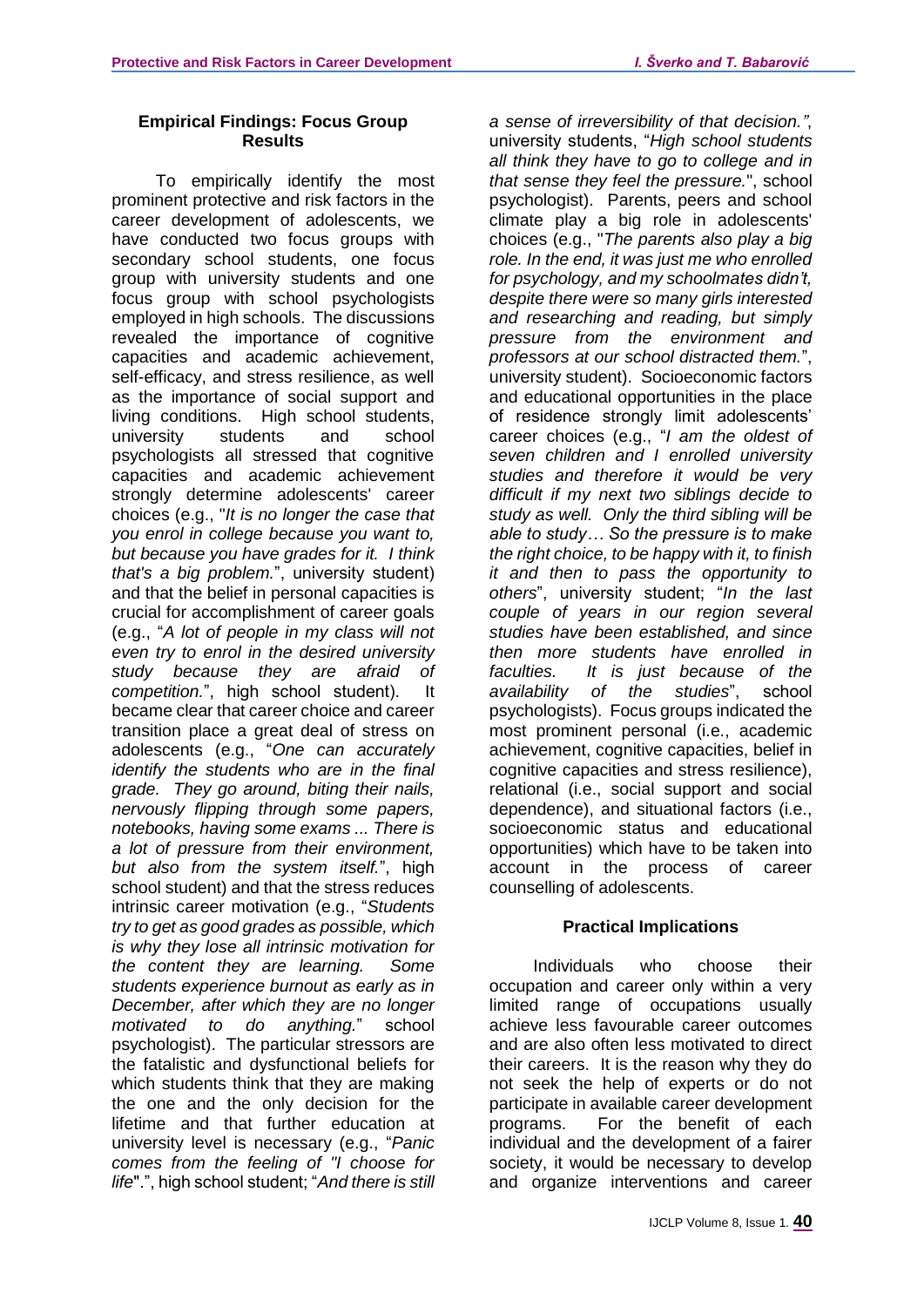counselling programs that would cover the majority of individuals at risk. The school environment provides a good opportunity for this. At schools, school career counsellors and teachers can provide career support to anyone, and especially to those in need, with no extra charge. Different types of career interventions may be provided at schools. Career development school programs can foster motivation for career construction and consequently increase the career maturity of students which further leads to better career outcomes. Individual career guidance and counselling provided by school counsellors can address particular career-related difficulties of an individual. We strongly advocate starting with these interventions as early as in elementary school to help children at the beginning of their career construction. We consider an early approach as most efficient and most cost-beneficial, both for an individual and a society.

#### **Conclusion**

Theoretical models of career development include, to a greater or lesser extent, personal or environmental influences on career course, but they do not systematically disentangle protective and risk factors that may facilitate or inhibit career choice and career development. Through literature review and our research, we came to understand the protective and risk factors that affect career development. In this paper, we have proposed a conceptual model of protective and risk factors in career development. This conceptual model suggests the existence of three levels of sources of protective and risk factors – those that are recognized as an individual's psychological traits (personal factors), those based on the individual's social environment (relational factors) and those that originate from the individual's living or family environment (situational factors). The effects of particular constructs from the three proposed categories on career development have been well documented in the literature, but no systematic conceptualization of protective and risk factors has existed so far. The conceptualization of protective and risk factors allows researchers and practitioners to consider a wide range of potential sources that may have a positive effect on some individuals and a negative on others. It provides researchers with systematic insight into the constructs whose impact needs to be investigated or controlled in research. It can serve practitioners as an indicator of potential risks alerting them to individuals who need special assistance and additional career development support. Knowing that the process of career counselling is crucial for individuals exposed to risk factors it is important to provide career counselling systematically and thoroughly, for which we consider the school environment as ideal.

### **Acknowledgements**

This work was funded by the Ivo Pilar Institute of Social Sciences through the project "Identification of Protective and Risk Factors in Career through Life Stages" (2018).

#### **About the authors**

*Iva Šverko is a scientific advisor at the Ivo Pilar Institute of Social Sciences and associate professor at University of Zagreb, Croatia. In her research work, she has been involved in numerous research projects in the area of career choice and development, particularly in the field of vocational interests and career adaptability. She teaches a course on career psychology at the University of Zagreb and participates in the development of career counselling tools. Email: iva.sverko@pilar.hr;*

*Toni Babarović is a scientific advisor at the Ivo Pilar Institute of Social Sciences and associate professor at the University of Zagreb, Croatia. His main research interests are in the field of work and vocational psychology, in particular in the areas of career development and career decision making. He has been involved in numerous research projects in this area, and participated in the development of school career guidance programs and online career counselling tools. Email: toni.babarovic@pilar.hr*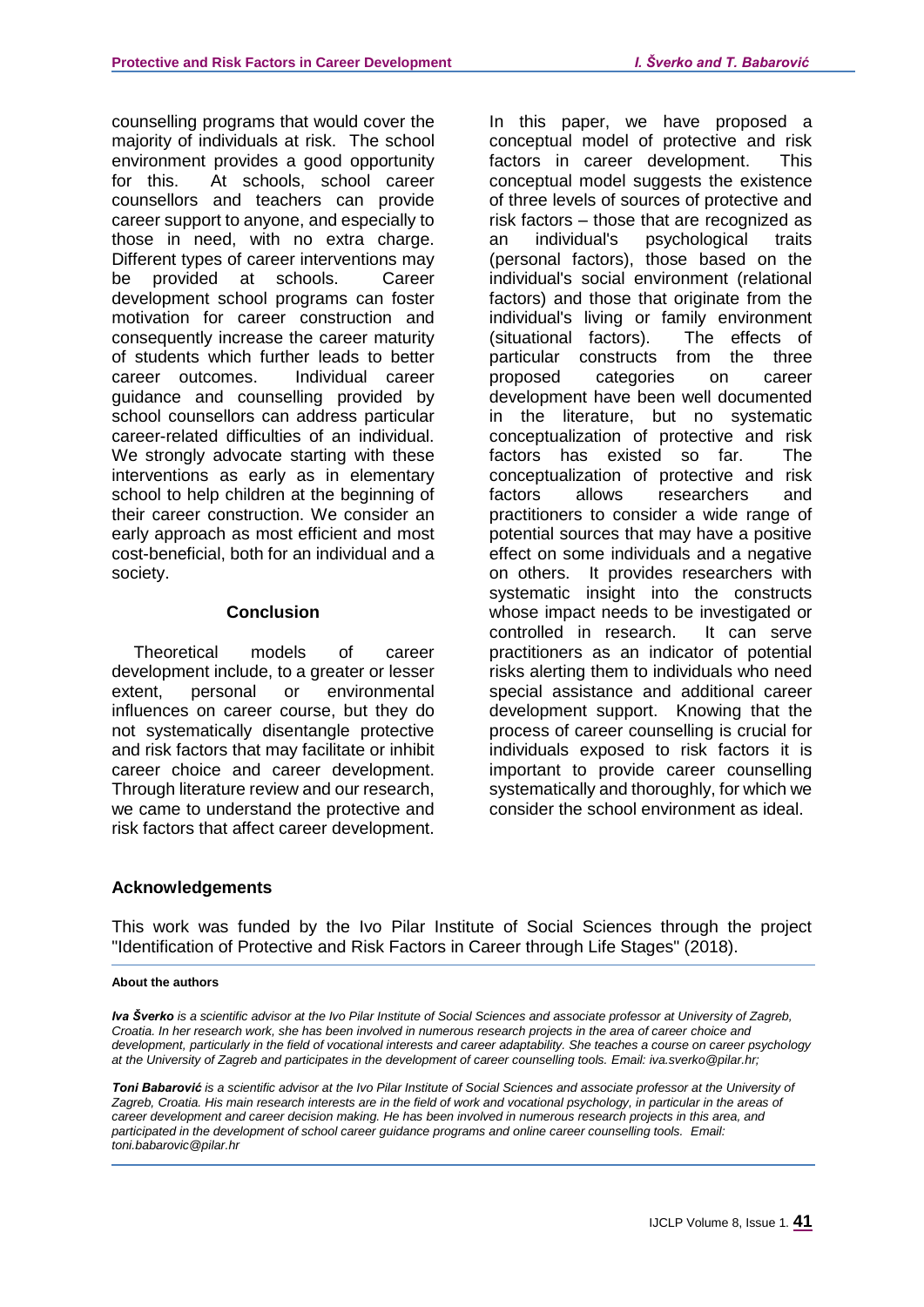#### **References**

- Armstrong, P. I., & Crombie, G. (2000). Compromises in adolescents' occupational aspirations and expectations from grades 8 to 10. *Journal of Vocational Behavior, 56*(1), 82-98.
- Babarović, T. & Šverko, I. (2107, October). The career transition outcomes of disadvantaged groups of adolescents. *Decent work, equity and inclusion: Passwords, for the present and the future*. Padova, Italy.
- Babarović, T., Šverko, I., & Černja, I. (2016, June). Career choices and vocational development of disadvantaged groups of adolescents. Presentation at conference Interventions for career-and-life design for sustainable development and decent work. Wroclaw, Poland.
- Bronfenbrenner, U. (1989). Ecological systems theory. In R. Vasta (Ed.), *Annals of child development* (Vol. 6). Greenwich, CT: JAI Press.
- Deci, E. L., & Ryan, R. M. (1985). *Intrinsic motivation and self-determination in human behavior*. New York: Plenum.
- Dietrich, J. & Kracke, B. (2009). Career-specific parental behaviors in adolescents' development. *Journal of Vocational Behavior, 75*(2), 109-119.
- Dubow, E. F., Huesmann, L. R., Boxer, P., Pulkkinen, L., & Kokko, K. (2006). Middle childhood and adolescent contextual and personal predictors of adult educational and occupational outcomes: A mediational model in two countries. *Developmental psychology, 42*(5), 937.
- Duffy, R. D. (2006). Spirituality, religion, and career development: Current status and future directions. *The Career Development Quarterly, 55*(1), 52-63.
- Fouad, N. A., & Brown, M. T. (2000). Role of race and social class in development: Implications for counseling psychology. In S. D. Brown & R. W. Lent (Eds.), *Handbook of counseling psychology* (pp. 379-408). Hoboken, NJ: John Wiley.
- Fouad, N. A., & Byars‐Winston, A. M. (2005). Cultural context of career choice: meta‐analysis of race/ethnicity differences. *The Career Development Quarterly, 53*(3), 223-233.
- Frijters, P., Johnston, D. W., & Shields, M. A. (2011). Destined for (un)happiness: Does childhood predict adult life satisfaction? *IZA Discussion Paper No. 5819*.
- Ginevra, M. C., Pallini, S., Vecchio, G. M., Nota, L., & Soresi, S. (2016). Future orientation and attitudes mediate career adaptability and decidedness*. Journal of Vocational Behavior, 95*, 102-110.
- Gottfredson, L. S. (1981). Circumscription and compromise: A developmental theory of occupational aspirations. Journal of Counseling Psychology Monograph. *Journal of Counseling Psychology Monograph, 28*(6), 545-579.
- Guay, F. (2005). Motivations underlying career decision-making activities: The Career Decision-Making Autonomy Scale (CDMAS). *Journal of Career Assessment, 13*(1), 77–97.
- Hirschi, A., Herrmann, A., & Keller, A. C. (2015). Career adaptivity, adaptability, and adapting: A conceptual and empirical investigation. *Journal of Vocational Behavior, 87*(87), 1–10.
- Holland, J. L. (1959). A theory of vocational choice. *Journal of Counseling Psychology, 6*, 35– 45.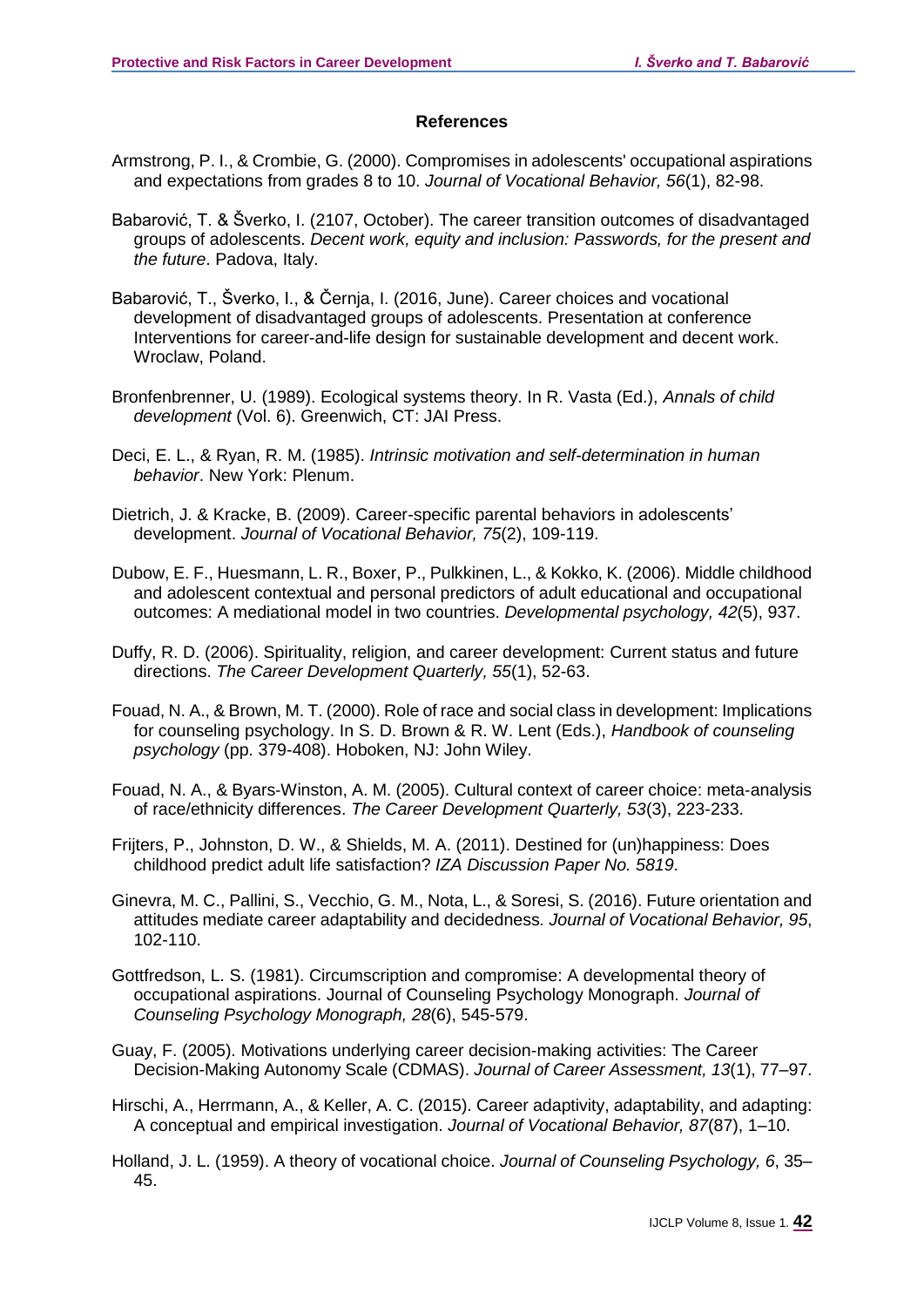- Keller, B. K., & Whiston, S. C. (2008). The role of parental influences on young adolescents' career development. *Journal of Career Assessment, 16*(2), 198-217.
- Lent, R. W., Brown, S. D., & Hackett, G. (1994). Toward a unifying social cognitive theory of career and academic interest, choice, and performance. *Journal of Vocational Behavior*, *45*(1), 79-122.
- Lent, R. W., Brown, S. D., Brenner, B., Chopra, S. B., Davis, T., Talleyrand, R., & Suthakaran, V. (2001). The role of contextual supports and barriers in the choice of math/science educational options: A test of social cognitive hypotheses. *Journal of Counseling Psychology, 48*(4), 474 - 483.
- Lent, R. W., Brown, S. D., Schmidt, J., Brenner, B., Lyons, H., & Treistman, D. (2003). Relation of contextual supports and barriers to choice behavior in engineering majors: Test of alternative social cognitive models. *Journal of Counseling Psychology, 50*(4), 458.
- Lent, R. W., Lopez, A. M., Lopez, F. G., & Sheu, H. B. (2008). Social cognitive career theory and the prediction of interests and choice goals in the computing disciplines. *Journal of Vocational Behavior, 73*(1), 52-62.
- Lent, R. W., Paixão, M. P., Da Silva, J. T., & Leitão, L. M. (2010). Predicting occupational interests and choice aspirations in Portuguese high school students: A test of social cognitive career theory. *Journal of Vocational Behavior, 76*(2), 244-251.
- Lindstrom Johnson, S., Pas, E., & Bradshaw, C. P. (2016). Understanding the association between school climate and future orientation. *Journal of Youth and Adolescence, 45*(8), 1575–1586.
- Marlowe, C. M., Schneider, S. L., & Nelson, C. E. (1996). Gender and attractiveness biases in hiring decisions: Are more experienced managers less biased?. *Journal of Applied Psychology, 81*(1), 11-21.
- Negru-Subtirica, O., & Pop, E. I. (2016). Longitudinal links between career adaptability and academic achievement in adolescence. *Journal of Vocational Behavior, 93*, 163-170.
- Patton, W. & McMahon, M. (2006) The Systems Theory Framework of Career Development and Counseling: Connecting theory and practice*. International Journal for the Advancement of Counselling 28*(2), 153-166.
- Phillips, S. D., & Imhoff, A. R. (1997). Women and career development: A decade of research. *Annual Review of Psychology, 48*(1), 31-59.
- Plucker, J. A. (1998). The relationship between school climate conditions and student aspirations. *The Journal of Educational Research, 91*(4), 240-246.
- Rossier, J., Zecca, G., Staufer, S. D., Maggiori, C., & Dauwalder, J. P. (2012). Career adaptabilities scale in a French-speaking Swiss sample: Psychometric properties and relationships to personality and work engagement. *Journal of Vocational Behavior,* 80, 734–743.
- Rudolph, C. W., Lavigne, K. N., & Zacher, H. (2017). Career adaptability: A meta-analysis of relationships with measures of adaptivity, adapting responses, and adaptation results. *Journal of Vocational Behavior, 98*, 17–34.